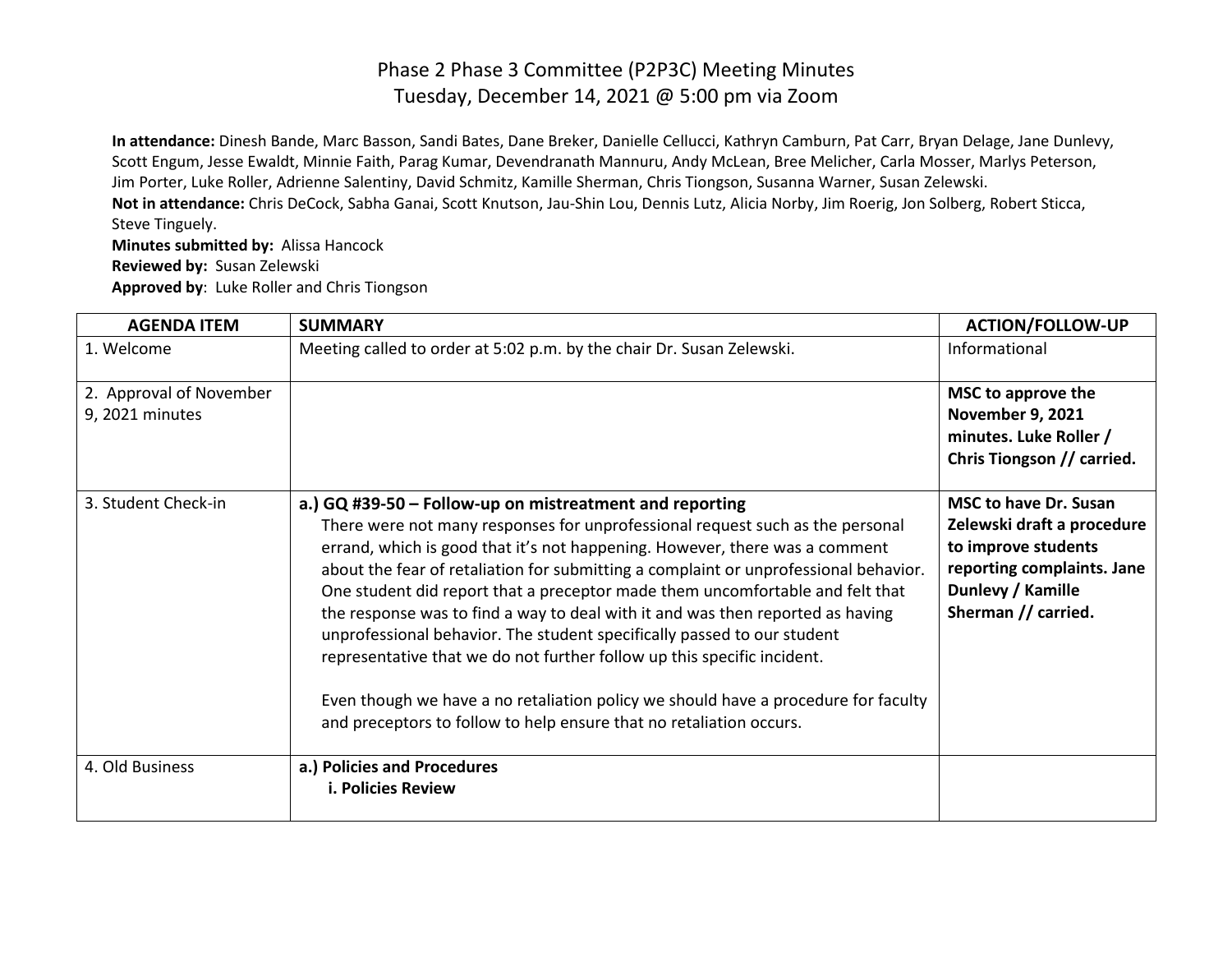|                 | b.) Covid-19 related concerns                                                                                                                                                                                                                                                                                                                                                                                                                                                                             |                                                                                                                        |
|-----------------|-----------------------------------------------------------------------------------------------------------------------------------------------------------------------------------------------------------------------------------------------------------------------------------------------------------------------------------------------------------------------------------------------------------------------------------------------------------------------------------------------------------|------------------------------------------------------------------------------------------------------------------------|
| 5. New Business | a.) Internal Medicine Clerkship Annual Report<br>We have added one objective regarding basic science integration into clinical skills.<br>The instructional method included specific topic of basic science and students have<br>to complete a quiz, which is mandatory but does affect their grade. We are<br>working on how that would work.                                                                                                                                                            | MSC to accept the Internal<br><b>Medicine Annual Report.</b><br><b>Chris Tiongson / Kamille</b><br>Sherman // carried. |
|                 | The number of required encounters remain the same and we only used alternative<br>methods for HIV, which we think is important that students learn about and ND<br>just has a limited clinical opportunity to teach about HIV. We had 23% honors and<br>the clerkship shelf exam the average scores were even among the campuses.                                                                                                                                                                         |                                                                                                                        |
|                 | Concerns of the students were the documentation skills expectations varies<br>between sites and the students would like more clarity on expectations and more<br>preparation of how to do documentation. We only have residents on the Fargo<br>campus and the third concern is the choice of specialty interest. We do encourage<br>students to take an acting internship or elective on the Fargo campus to get that<br>experience with residents in 4th year if they are not in Fargo during 3rd year. |                                                                                                                        |
|                 | All students received mid-clerkship feedback and completed their H&P. We do<br>provide both preceptors, residents with the learning objectives, and assessment<br>methods in addition we also communicate frequently about professionalism and<br>learning environment.                                                                                                                                                                                                                                   |                                                                                                                        |
|                 | Goals for the coming year are to start a documentation session for students, so<br>they feel more prepared of what is expected and to increase the quality of the<br>clerkship, Dr. Mannuru has been meeting with students regularly to see what<br>improvements can be made for the next rotation. Also, noted that with the new<br>clerkship director in Grand Forks, we have been hearing positive comments from<br>this year's students.                                                              |                                                                                                                        |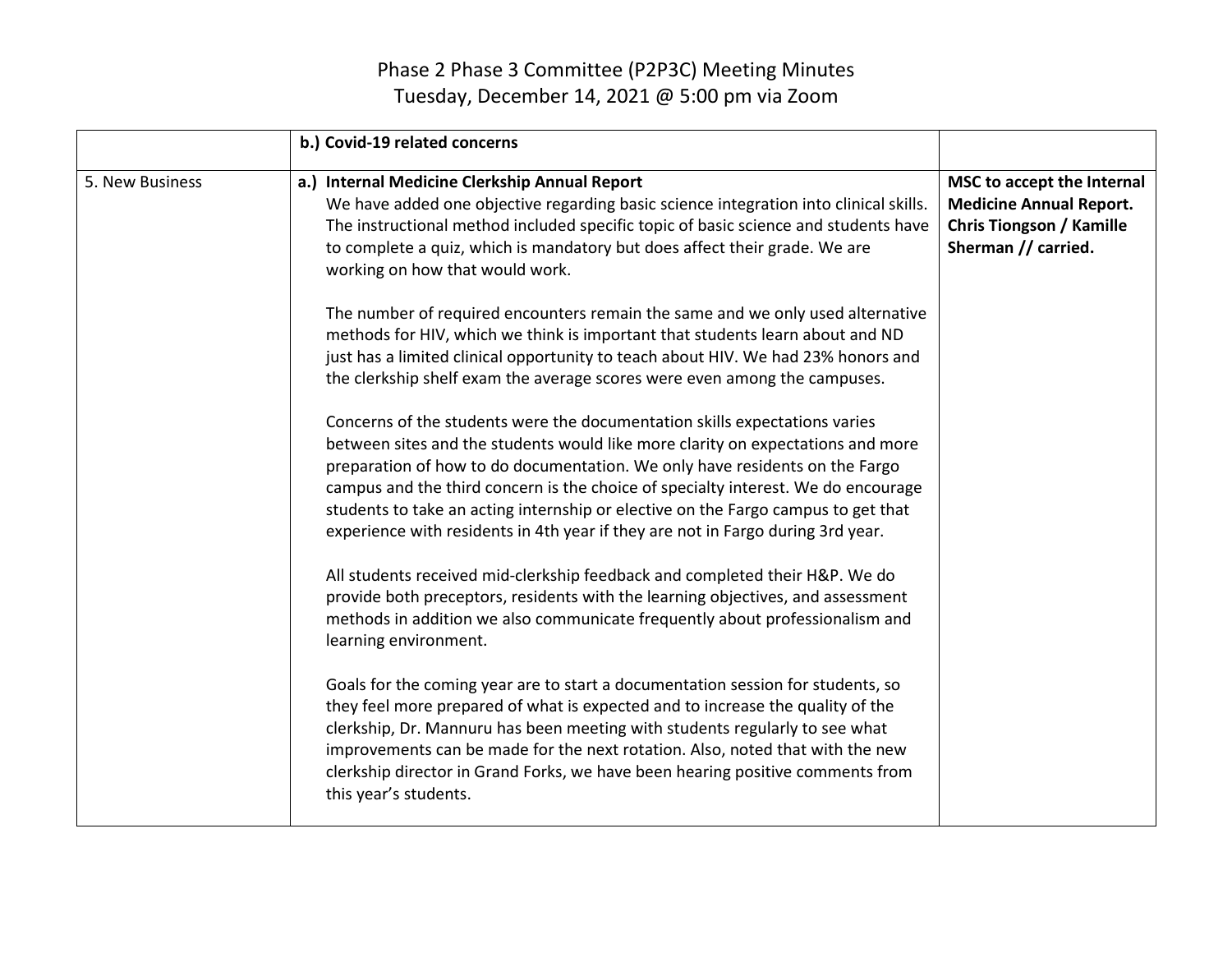| b.) Grading for Away Electives with High Pass or High Honors Chair Review (Follow-<br>up)<br>The register's office said whatever we outline in our policies is what can be put on<br>the transcript. We would need to add high pass and high honors to our list of<br>grades in the policy 4.20 and also clarify the grading for away electives during<br>orientation. Also discussed was wether we would require chair affirmation of the<br>external preceptor's grade.<br>Committee was in favor of assigning the away grade directly from the preceptor<br>without chair affirmation of the grade.                                                                                                                                                                                                                                                                                                                                                                                              | MSC to approve the<br>addition of high pass and<br>high honors to policy 4.20<br>and to no longer require<br>chair affirmation for an<br>away grade. Dane Breker /<br>Bryan Delage // carried. |
|-----------------------------------------------------------------------------------------------------------------------------------------------------------------------------------------------------------------------------------------------------------------------------------------------------------------------------------------------------------------------------------------------------------------------------------------------------------------------------------------------------------------------------------------------------------------------------------------------------------------------------------------------------------------------------------------------------------------------------------------------------------------------------------------------------------------------------------------------------------------------------------------------------------------------------------------------------------------------------------------------------|------------------------------------------------------------------------------------------------------------------------------------------------------------------------------------------------|
| c.) Surgery Clerkship Learning Objectives<br>The obectives were reviewed preliminarily, however, there are not accompanying<br>assessment methods.                                                                                                                                                                                                                                                                                                                                                                                                                                                                                                                                                                                                                                                                                                                                                                                                                                                  | Tabled until assessment<br>methods for these new<br>objectives are available.                                                                                                                  |
| d.) CSPR (Clinical Skills Performance Review) Proposal<br>In the past we have done a formative CSA exam after year 3, but with STEP 2 CS no<br>longer happening the SIM Center is proposing that we continue to do an internal<br>assessment which would now be a high stakes (summative) assessment.<br>The Campus Deans have reviewed the proposal and the biggest change from past<br>assessment is that students will be tested on a 15-minute encounter with a patient<br>and the checklist has been updated. The current 4 <sup>th</sup> year students will pilot the<br>checklist before we implement the checklist. There is also a remediation plan<br>outlined.<br>Concern about the assessment being high stakes and the consistency with grading.<br>The plan is to use the already trained graders who have all competed the same<br>training and have proved to be consistent graders. If additional graders are needed<br>Dr. Jon Allen will go through the same training with them. | MSC to recommend the<br><b>Clinical Skills Performance</b><br><b>Review Proposal for</b><br>approval to UMEC. Bryan<br>Delage / Dane Breker //<br>carried.                                     |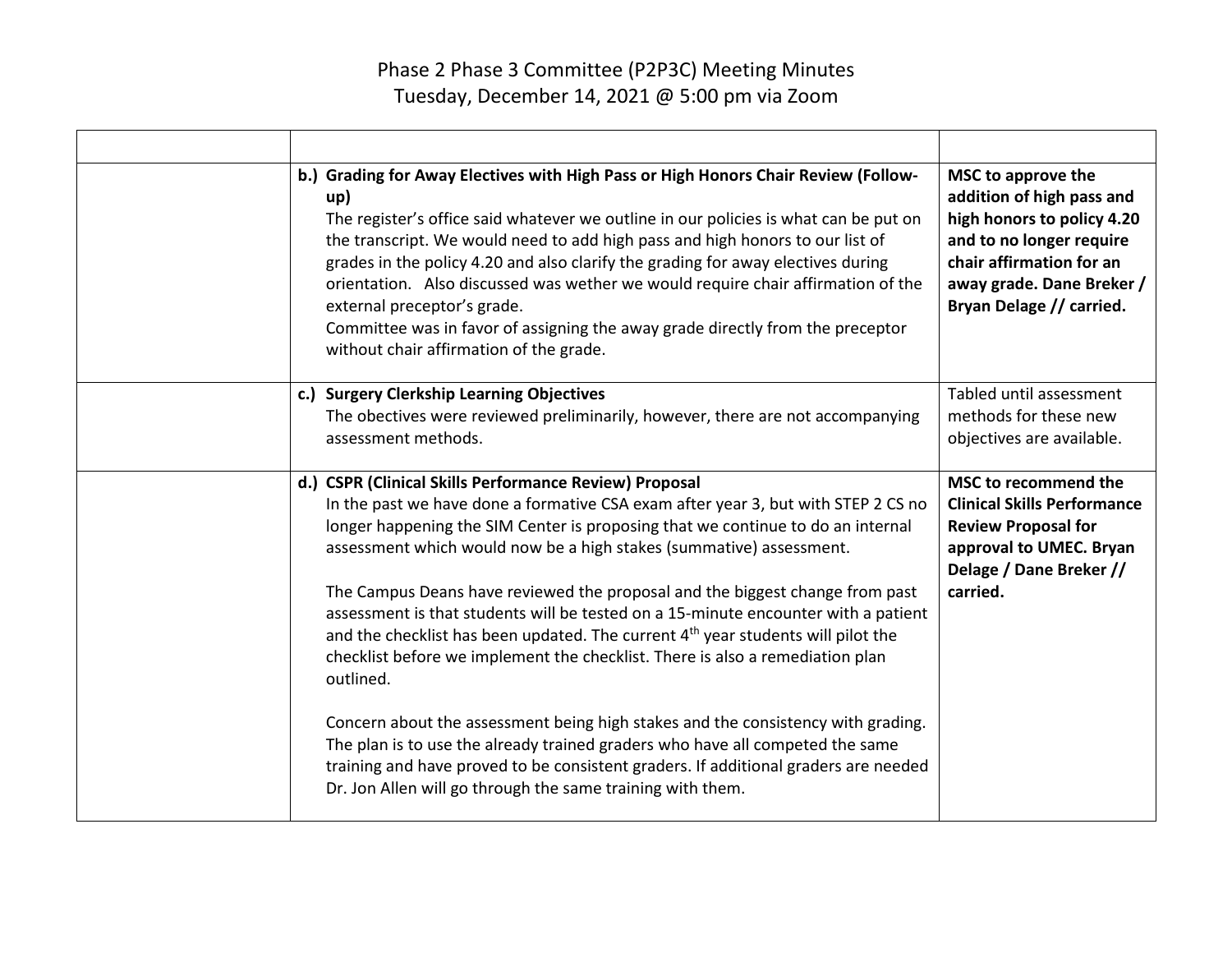| 6. Electives                  | e.) GQ #15, 17, 18<br>#15<br>We have started to have formalized meeting with students regarding elective and<br>specialty selection.<br>#17 & #18<br>With COVID this has been a real challenge and students were restricted in what<br>they were allowed to do, and we have not seen any guidance nationally for the<br>upcoming year yet.<br>a.) MED 9508 edits                                                                                                                                                                                                                                                                 | Information<br>MSC to approve all                                               |
|-------------------------------|----------------------------------------------------------------------------------------------------------------------------------------------------------------------------------------------------------------------------------------------------------------------------------------------------------------------------------------------------------------------------------------------------------------------------------------------------------------------------------------------------------------------------------------------------------------------------------------------------------------------------------|---------------------------------------------------------------------------------|
|                               | We have added a preceptor and there is a special evaluation form in Leo just for<br>this elective.<br>b.) Surgery Electives 92** - Ophthalmology<br>New section. The preceptors should be updated to include Drs. Breker and<br>Anderson. We need to verify that Dr. Anderson has a faculty appointment.<br>c.) EMRG 9106<br>To clarify the grading and honors criteria letters a-d should be moved to the main<br>section.                                                                                                                                                                                                      | electives with edits as<br>discussed. Dev Mannuru /<br>Bryan Delage // carried. |
| 7. Reports from<br>Committees | d.) UMEC - Dr. Zelewski<br>More discussion on the STEP Prep Course and was approved with no additional<br>changes from what P2P3C recommended and all students will be participating as it<br>is. The recommendation to allow students to switch to STEP 2 Prep mid-course<br>after taking the STEP 1 exam was also approved. UMEC is also looking at the GQ<br>questions below the 10% percentile also. The grade review policy is also going to<br>be reviewed because students are more aware of the class ranking that occurs in<br>the Dean's letter and would like to know where they are at throughout medical<br>school. | Information                                                                     |
|                               | e.) GMEC-Dr. Zelewski<br>Minot has seen an increase of in-patient pediatric cases in Belcourt, since adding<br>residents at that location.                                                                                                                                                                                                                                                                                                                                                                                                                                                                                       | Information                                                                     |